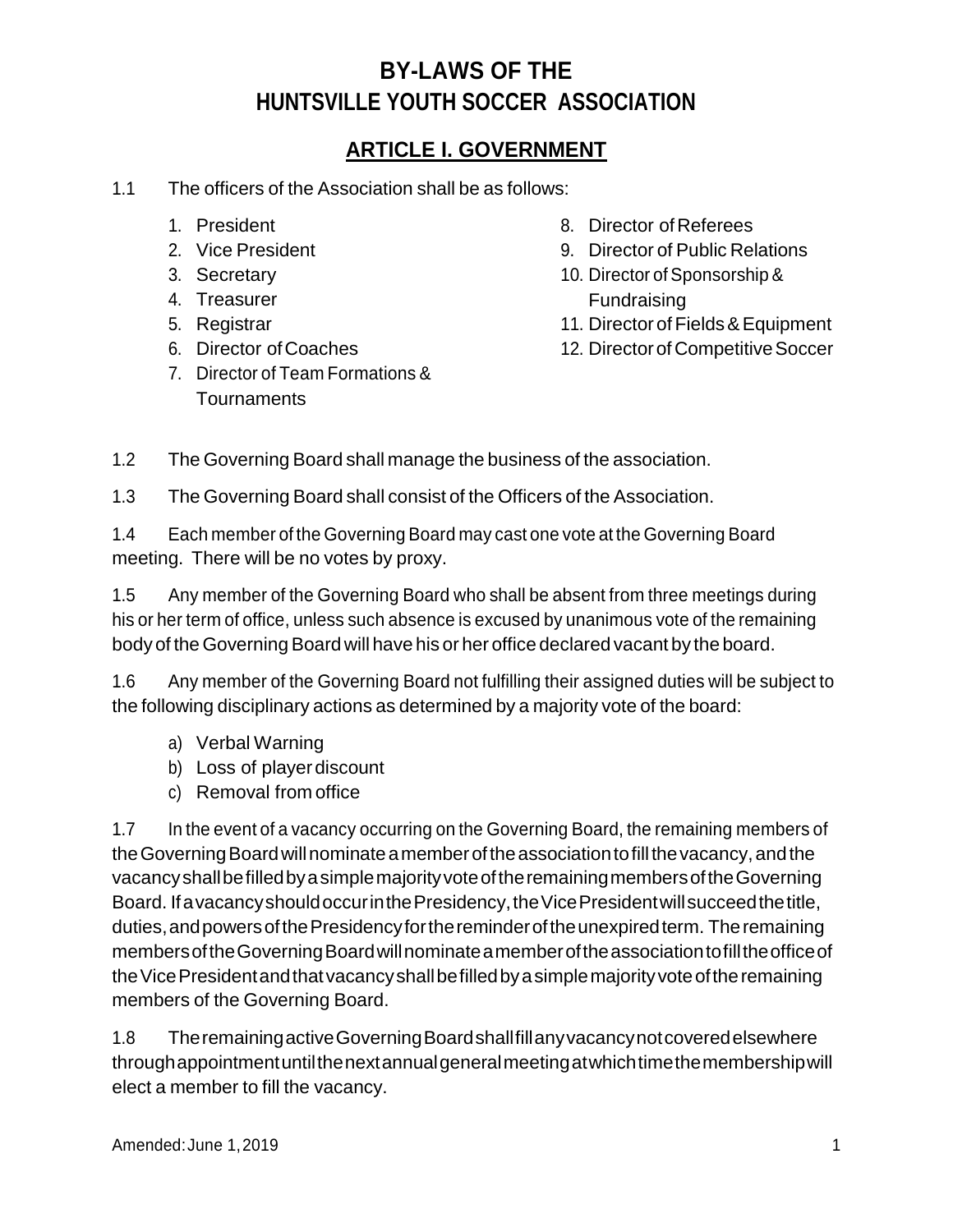1.9 The President, or Vice President or Secretary, acting in the absence of President, and 1/3 of the Governing Board members including at least either the President, or Vice President, or Secretary, or Treasurer shall constitute a quorum of transacting business.

1.10 ThetermofofficeoftheGoverningBoardmemberswillbefortwoyears,withnomore thantwofullterms inthesameoffice,unlessnominatedandacceptedbythemajorityof the Governing Board, its elected members and accepted by the nominee.

1.11 TheGoverningBoardwillbeelectedbyamajorityvoteofthememberspresentatthe annual general meeting.

### **1.12 DUTIES OF THE PRESIDENT**

ThedutiesofthePresidentshallinclude,butnotlimitedtothefollowing:

- PresidingatallGoverningBoardmeetings.
- Representing HVYSA at meetings of STSYA.
- Presenting an annual report on the operation and condition of HVYSA at the annual general meeting.
- Supervising all negotiations on behalf of the association.
- Calling emergency meetings as deemed necessary by notifying all board members by phone, in person, or via text message.
- Assigning duties and establishing committees as necessary for the proper operation of the association.
- Providing guidance to members of the association in area concerning rules and regulations outside the "Laws of the Game".
- Serving as necessary on any committees.
- Coordinatingdevelopmentofleaguesummercampsandgrouplessons(ifneeded).
- Continually correspond with each board member to ensure that board member's duties are being accomplished and if not, inquire as to what problems need assistance.
- Present to board at monthly meetings all complaints and/or concerns received.
- Serve on the team formation committee if needed.
- Other responsibilities as directed by the Board.

### **1.13 DUTIES OF THE VICE PRESIDENT**

The duties of the Vice President shall include, but not limited to the following:

- Serving as director of scheduling and standings.
- Acting in the absence of the President with the same powers and authority.
- Supervising the activities of the Director of Fields, Coaches & Referees.
- Scheduling all intra-club recreational league games.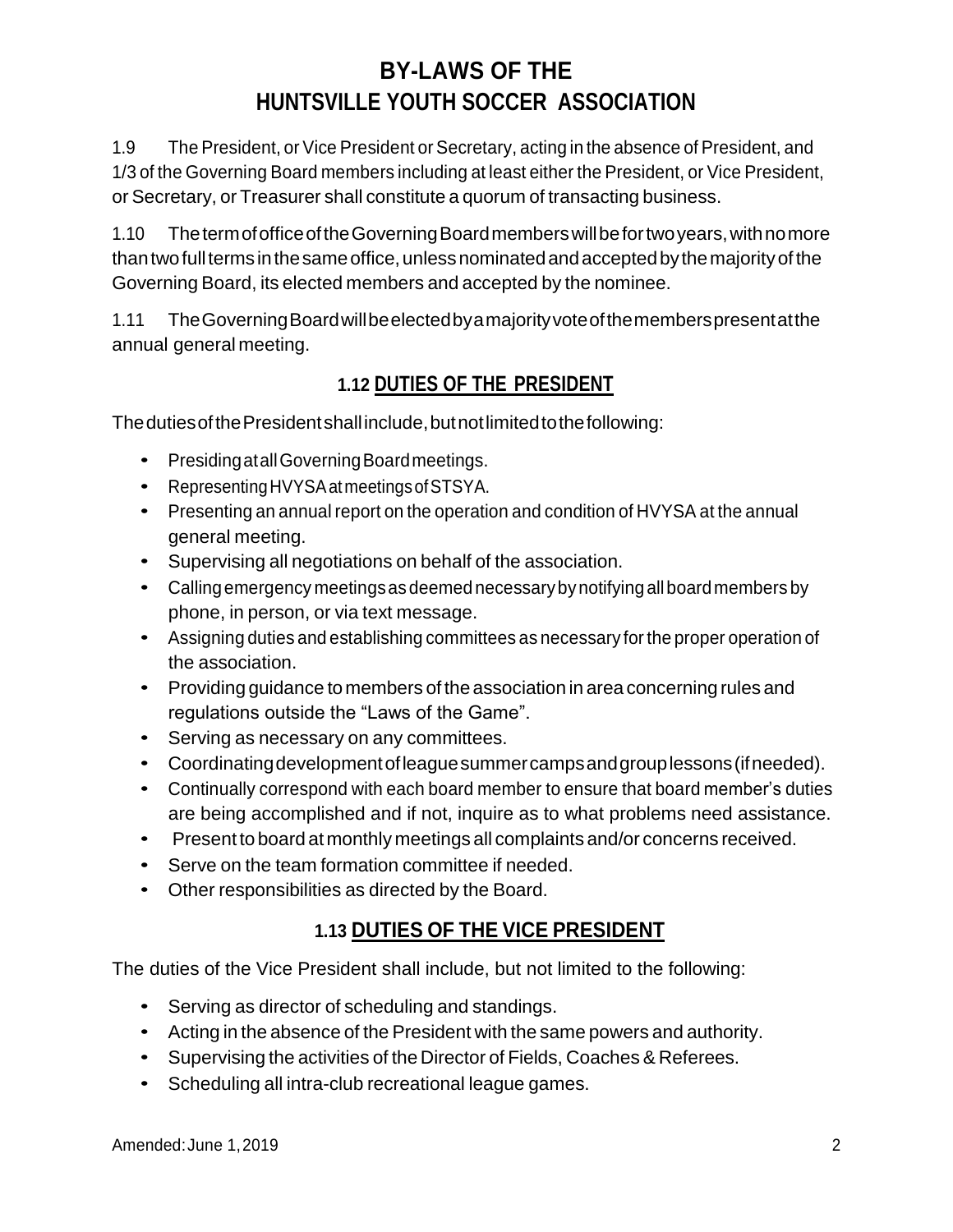- Maintainingteamstandingsforintra-clubleaguesasdirectedbytheGoverningBoard.
- Communicating all scheduling changes, cancelations and/or notifications to the Director of Coaches and the Director of Referees.
- Coordinating all club scores and standing.
- Providing scheduling and score keeping services for any tournaments hosted by HVYSA.
- Coordinating field use with the Director of Fields & Equipment.
- Maintain a standing committee for assistance with the scheduling and standings.
- Serve on Team Formation Committee.
- Other responsibilities as directed by the Board or the Board President.

### **1.14 DUTIES OF THE SECRETARY**

ThedutiesoftheSecretaryshallinclude,butnotlimitedtothefollowing:

- Record the minutes of all meetings in the league minute book.
- Present minutes for approval at each meeting.
- Establishing an agenda with recommendations by the Board.
- Attend all league meetings and/or when HVYSA business is being conducted.
- Coordinate and delegate someone to lead, per Robert's Rules of Order, at the annual general meeting each year, giving descriptions of available positions and tallying votes using Robert's Rules of Order.
- Publicize and notify all board members the week before a board meeting.
- Maintain custody of general records of the organization except for those of current year records, which are maintained by other board members.
- Serve on the team formation committee if needed.
- Other responsibilities as directed by the Board or the Board President.

#### **1.15 DUTIES OF THE TREASURER**

ThedutiesoftheTreasurershallinclude,butnotlimitedtothefollowing:

- Collect and deposit all monies of the association in the association's bank account that is maintained at a financial institution in Huntsville, Texas as the board directs.
- Pay all miscellaneous expenses, within the association budget up to \$500 without prior board approval.
- Pay all bills over \$500 as approved by the board.
- Issue check requests and purchase orders to all board members as necessary.
- Distribute and/or delegate board members to distribute any monies owed by HVYSA to persons/referees/entities where payment is due.
- Submit a written balance sheet of income and expenditures at the annual general meeting.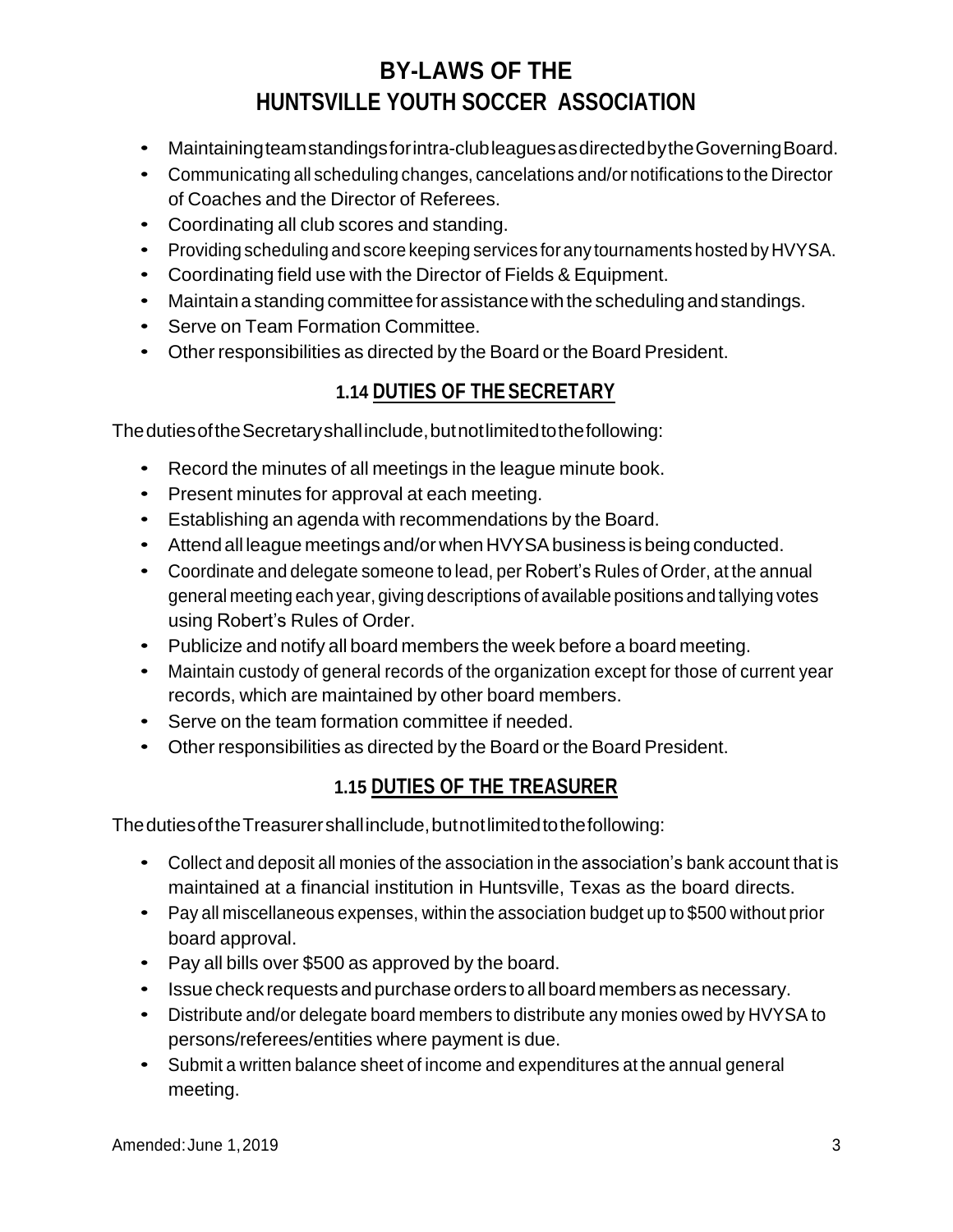- If applicable, hire or find a volunteer to run the league's concessions operations.
- If applicable, submit to the board for approval, a contract outlining duties, compensation (if any), etc. for the person running the concession operation.
- Other duties as directed by the Board or the Board President.

#### **1.16 DUTIES OF THE REGISTRAR**

ThedutiesoftheRegistrarshallinclude,butnotlimitedtothefollowing:

- Development and presentation of a fiscal year budget for registration activities.
- Assist the board in planning complete yearly registration dates.
- Register players in Got Soccer.
- Assistanceinregistrationofallmemberplayerswithstateandnationalorganizations.
- Collection of registration fees and the remittance of these fees to the Treasurer pursuant to the guidelines established by the Treasurer.
- Assuring that all players, upon initial registration, provide a copy of their birth certificate, or equivalent, and assuring that these documents are maintained on file for future reference.
- Print Kid Safe cards and correspond w/the Director of Coaches regarding distribution.
- Chair a committee to assist with registration of all players if needed.
- Other duties as directed by the Board or the Board President.

### **1.17 DUTIES OF DIRECTOR OF COACHES**

The duties of the Director of Coaches shall include, but not limited to the following:

- Development and presentation of a fiscal year budget for the coaching related activities.
- Development and maintenance of criteria for the selection of coaches.
- Administrationofaprogramtorecruitandselectthenecessarycoaches'candidates, both recreational and competitive.
- Development and administration of a mandatory training program for HVYSA coaches.
- Development and distribution of a coaches code of conduct.
- Development and maintenance of permanent coaches' information files with (at a minimum) content consistent with the coaches' selection criteria.
- Development and distribution of coaches' manual.
- Chair a committee of coaches and coaches training as needed for activities related to the selection, organization, and training of HVYSA coaches.
- Establish and maintain a calling tree to allow for the rapid communication of necessary information.
- Serve on the team formation committee.
- Other duties as directed by the Board or the Board President.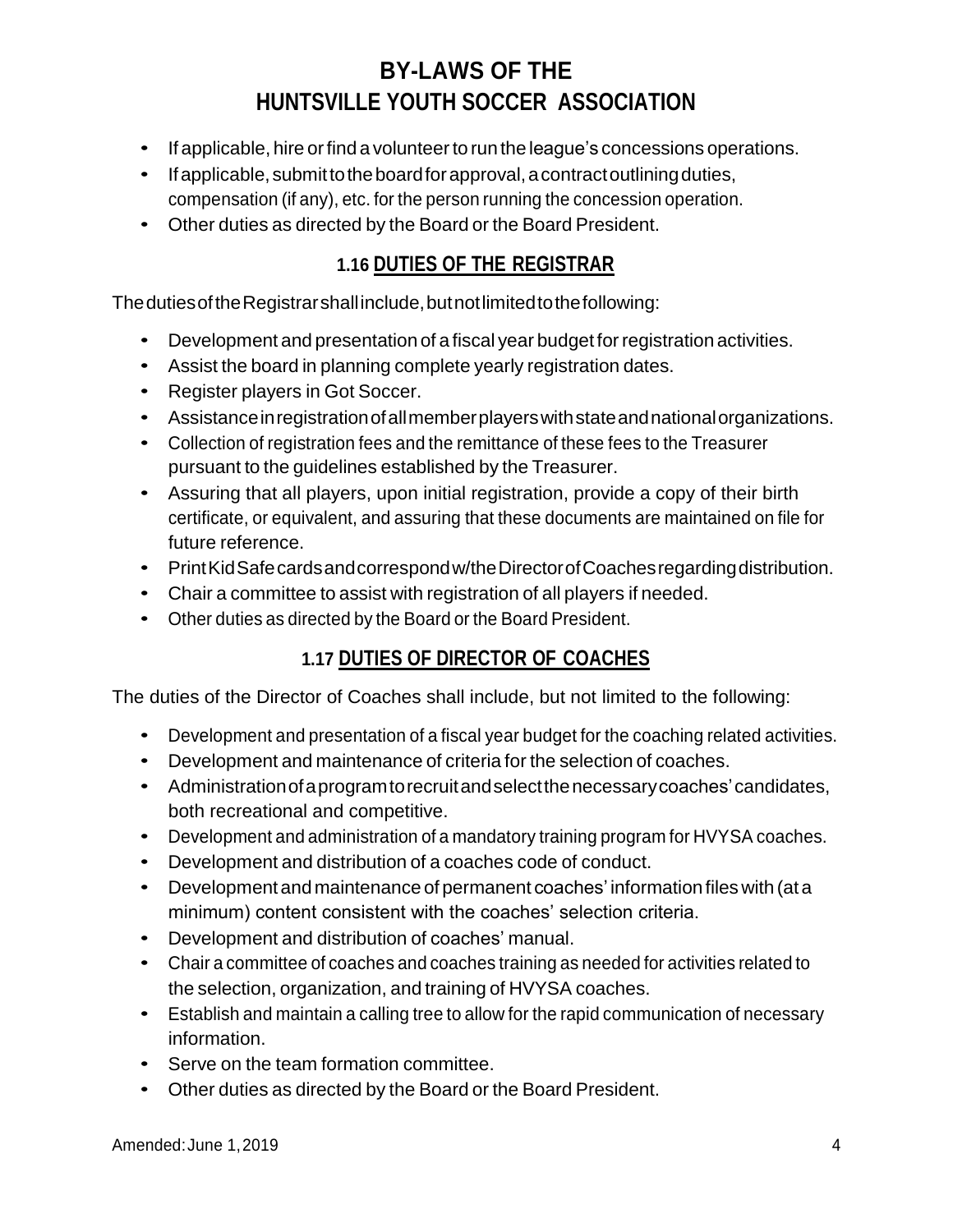#### **1.18 DUTIES OF DIRECTOR OF TEAM FORMATIONS & TOURNAMENTS**

ThedutiesoftheDirectorofTeamFormations&Tournamentsshallinclude,butnotlimitedto the following:

- Development and presentation of a fiscal year budget for team formation activities.
- Maintenance and updating as necessary of recreational and competitive team formation rules.
- Submittoboardacertifiedlistofofficialplayersatthebeginningofeachseasonofplay.
- Development of team rosters and submission of certified team listing for each season of play.
- Schedule skills demo as needed.
- Hear and resolve all complaints pertaining to rosters.
- Physical implementations of all registration days.
- Chaira committee on team formation & tournaments (if any). The committee shall consist of the Director of Team Formations, Director of Coaches, the President and/or theVicePresidentandshallberesponsibleforimplementingallteamformationsas directed by theboard.
- Establish a committee to assist with tournaments as needed.
- Obtain from STYSA any necessary tournament authorizations.
- Design and purchase patches, medals, trophies, as necessary, within approved budget.
- Purchase tournament t-shirts.
- Coordinate and present to the board for final approval, a work schedule, including who will operate the concessions (if applicable), shirt sales (coordinate w/Director of Fundraising&Sponsorship),tournamentheadquartersandscoringandreferees (coordinate w/Director of Referees).
- Develop tournament rosters.
- Purchase seasonal awards as approved by the board for recreation and competitive players.
- Other duties as directed by the Board or Board President.

### **1.19 DUTIES OF DIRECTOR OF REFEREES**

The duties of the Director of Referees shall include, but not limited to the following:

- Act as liaison between the referee association and the board.
- Schedule referees to officiate at league games with at least one-week notice to referee of scheduled games.
- Coordinate substitute referees asneeded to accommodate the game schedule (ex: callins).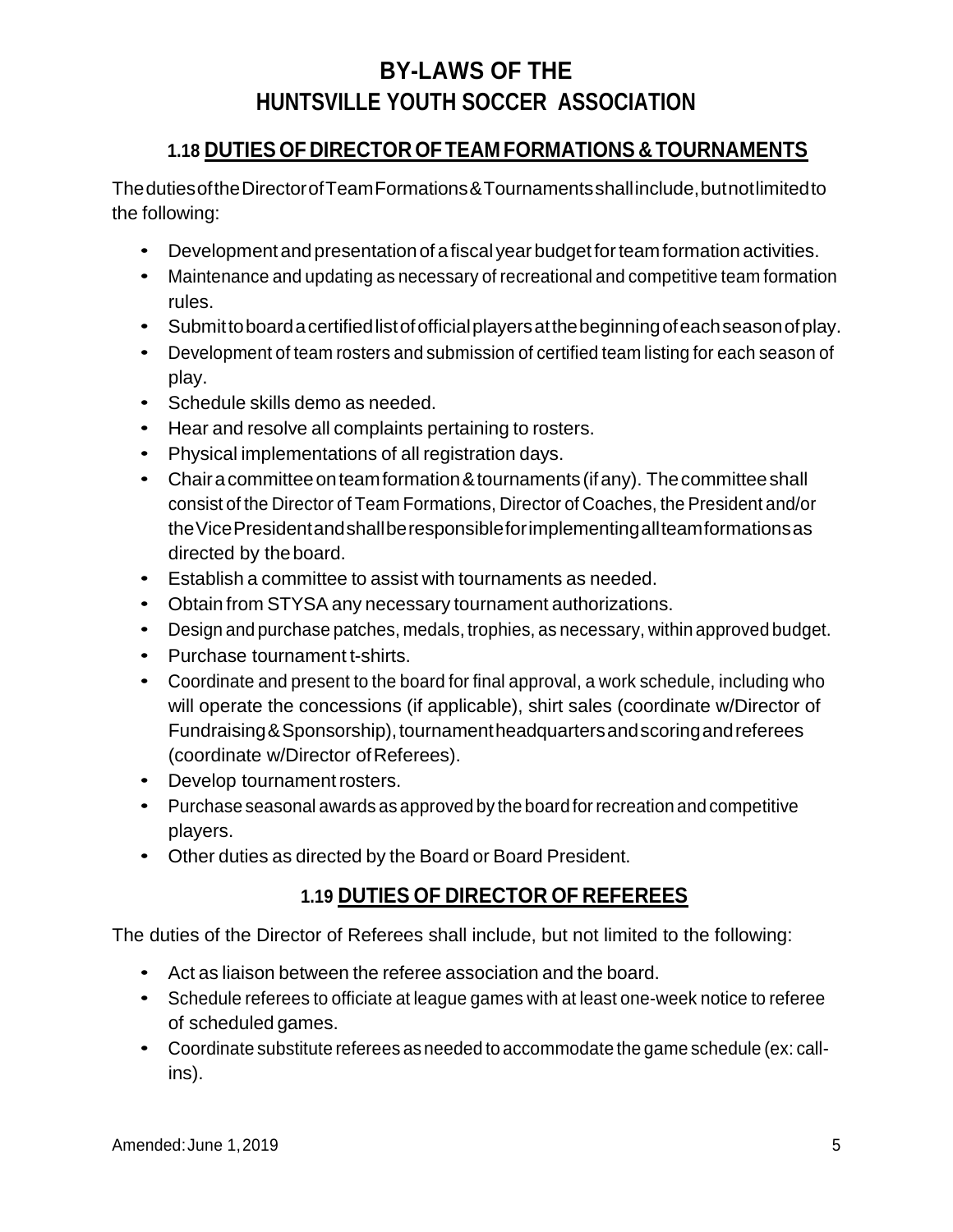- Develop and administer a program to recruit the necessary referees to officiate HVYSA referees.
- Establish and maintain a calling tree to allow for rapid communication of necessary information.
- Develop and acquire weekly game reports forms from the referee of each game to turn in to the board at end of each week.
- During the active season, hold meetings as needed with referees to address concerns and give guidance.
- Other duties as directed by the Board or the Board President.

## **1.20 DUTIES OF DIRECTOR OF PUBLIC RELATIONS**

The duties of the Director of Public Relations shall include, but not limited to the following:

- Acquire city permits for registration notification signs and distribution of signs in the community.
- Advertise in the community during registration times (ex: put out signs, etc).
- Publication of registration dates (ex: post on the Facebook page & website, etc).
- Purchase registration signs as needed and approved by the board.
- Notify various media outlets (Huntsville Item, KSAM, etc) to run advertising of HVYSA events to begin the week prior to the first scheduled date of the event.
- Notify members (parents and players) of HVYSA important events.
- Update website to keep current with schedules and schedule changes and important dates/events.
- Other duties as directed by the Board or Board President.

### **1.21 DUTIESOFDIRECTOROFFUNDRAISING&SPONSORSHIP**

The duties of the Director of Fundraising and Sponsorship shall include, but not limited to the following:

- Present to the board at the March meeting each year a proposal for fundraising & sponsorship for the year including written materials, brochures, and samples where appropriate.
- Order fundraising material as directed by the board.
- Distribute fundraising material to each team.
- Collect funds and return them to the Treasurer.
- Report fundraising activities and progress to the board.
- Formacommitteetobeapprovedbytheboard,toraisefundsspecificallyforfield acquisition and development.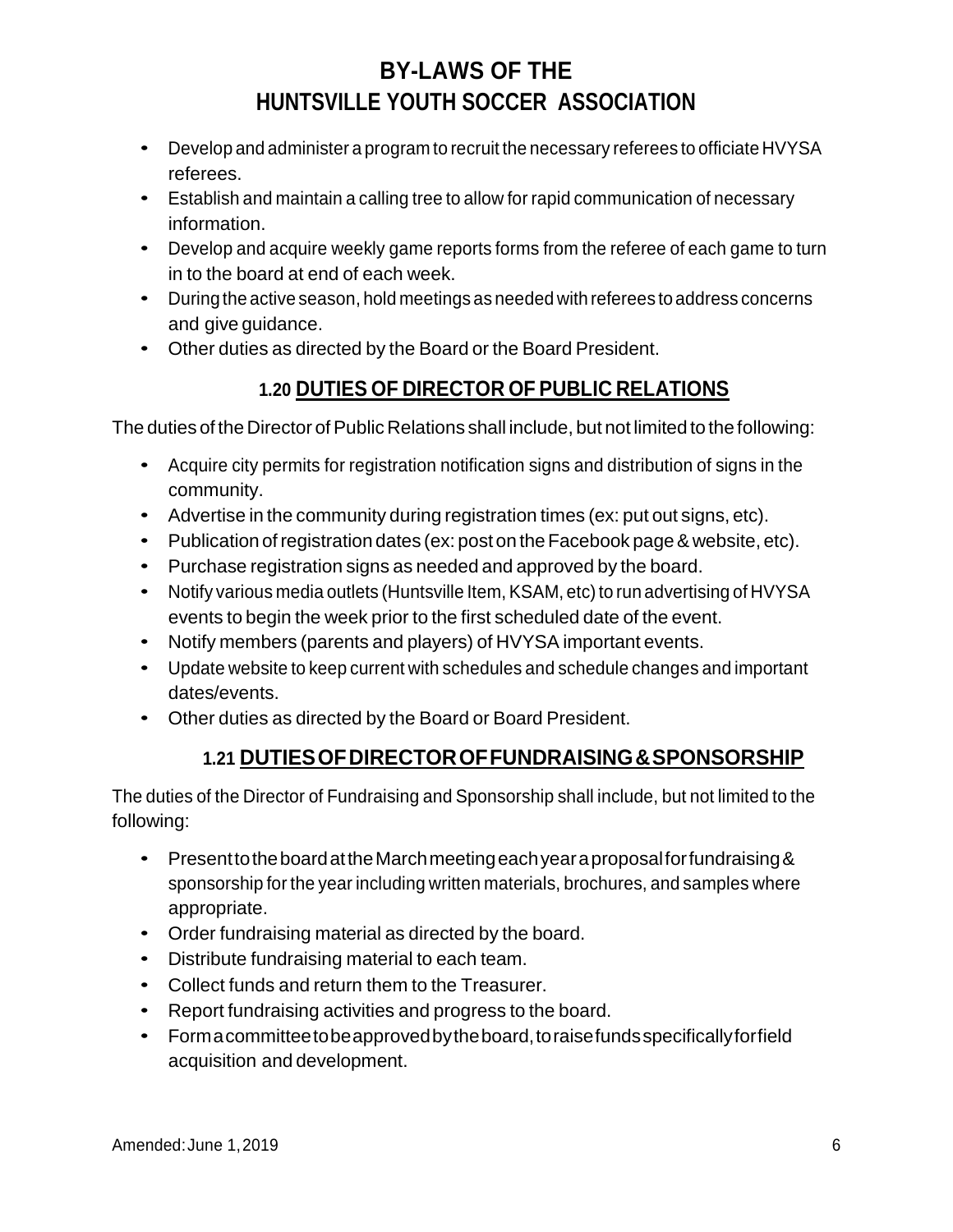- Coordinateactivitiesrelatedtosponsorappreciationsuchaspresentationofplaques, newspaper articles and ads, which mention the sponsor's name.
- Reportofsponsorshipwithlistingsandfilingsponsors'namesandaddressesforthe board.
- Chair a committee to assist with fundraising and sponsorships.
- Order uniforms as directed by the board.
- Distribute uniforms to each team.
- Maintain an inventory of uniforms.
- Other duties as directed by the Board or Board President.

### **1.22 DUTIES OF DIRECTOR OF FIELDS & EQUIPMENT**

The duties of the Director of Fields & Equipment shall include, but not limited to the following:

- Purchase all equipment(with board approval): nets, goals, paint, etc. for HVYSA activities.
- Annually purchase game balls (when needed) on a bid basis. Present to the board each year at the March meeting with at least two options with samples for approval.
- Actas the liaison with the City of Huntsville to see that all fields are ready for play, including erection of goals and lining.
- See that all fields are kept in playable condition: mowed, lining, etc.
- Call a league workday prior to the season or a tournament, as necessary, to get everything in playing condition. Require a representative of each team to be present at such a workday.
- Other duties as directed by the Board or the Board President.

### **1.23 DUTIES OF DIRECTOR OF COMPETITIVE SOCCER**

The duties of the Director of Competitive Soccer shall include, but not limited to the following:

- Represent HVYSA at TSYA or other associations.
- Register competitive players in Got Soccer.
- Print player cards for all Division II & competitive players.
- Notify all eligible players of any competitive tryouts with at least one-week notice.
- Notify Division II coaches of important events and dates, including Timberline/EDDOA information in a timely manner.
- Submitproperpaperworkandpayment(tothetreasurer)ontimetoregisterteamswith STYSA/EDDOA.
- Obtain a list of candidates for Olympic Development Program from each Division II team and assist the players with entry to the ODP.
- Other duties as directed by the Board or the Board President.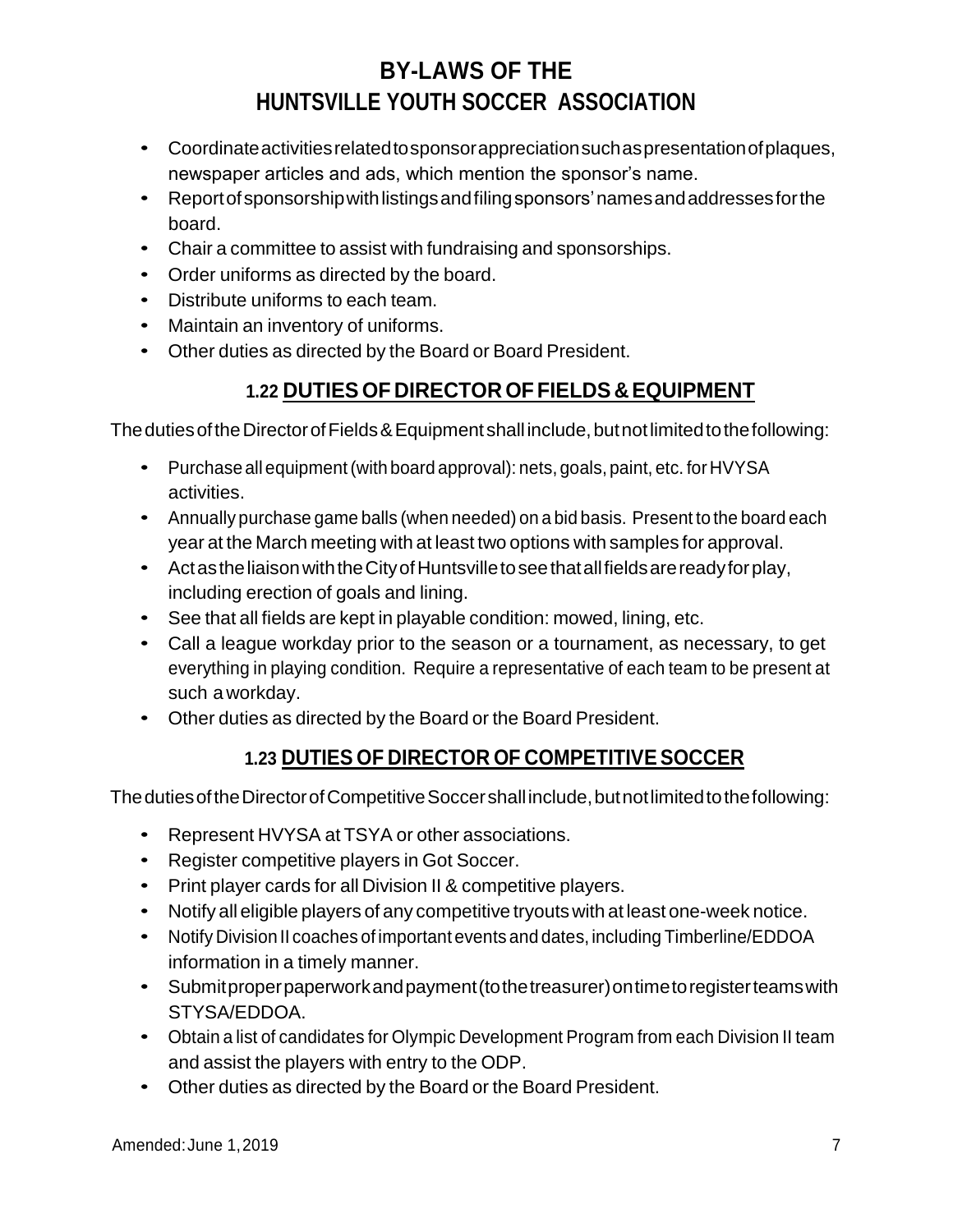### **ARTICLE II. GENERAL MEMBERSHIP MEETINGS**

2.1 The annual general meeting shall be held during the last week of October at a place and time to be designated by the board.

2.2 Additional general meetings may be held upon call from the President.

2.3 Any member of the association may request, in writing, that the President call a general meetingforaspecificpurpose. ThePresidentshallseektheadviceoftheGoverningBoard beforedecidingwhethertocallsuchameeting. Iftherequestforageneralmeetingisdenied, the President shall instruct the secretary to notify the requesting member, in writing of the reason(s) for thedenial.

2.4 Aquorumtotransactbusinessatageneralmeetingshallbetwelvemembersingood standing in addition to the Governing board members in attendance. Resolutions and decisions byamajorityvoteofmemberspresentatanygeneralmeetingwillbebindinguponallaffiliated members provided there is a quorum.

2.5 All general meetings shall be called by notice on the HVYSA website, Facebook &flyers if needed.

## **ARTICLE III. COMMITTEES**

3.1 TheGoverningBoardshallhavethepowertodesignatestandingortemporary committees, as they deem necessary in orderto conduct the business and affairs of HVYSA.

## **ARTICLE IV. NONPROFIT STATUS AND FINANCES**

4.1 The association shall obtain and maintain nonprofit status with the Internal Revenue Service.

4.2 The association shall obtain and maintain exempt from Texas Sales Tax.

4.3 Officers of the association who are authorized to collect and disburse association funds may be bonded.

4.4 Upon termination of this association, all monies and equipment remaining will be donated as provided in article XI of constitution of amendments thereof.

## **ARTICLE V. AFFILIATIONS**

5.1 The association will affiliate and comply with the authority, rules and regulations of the South Texas Youth Association (STYSA), the United States Youth Soccer Association and United States Soccer Federation.